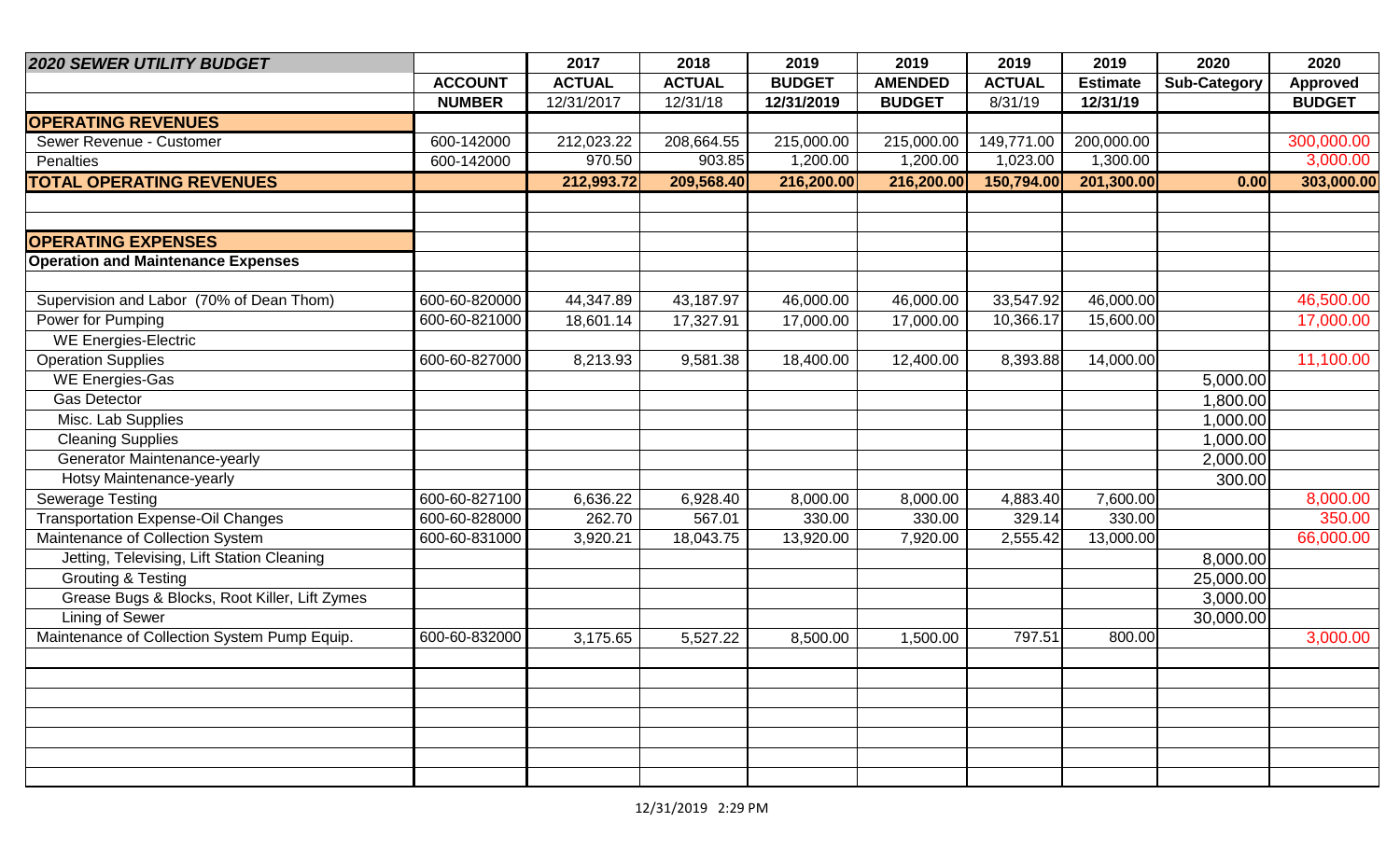| <b>2019 SEWER UTILITY BUDGET</b>                     |                | 2017          | 2018          | 2019          | 2019           | 2019          | 2019            | 2020                | 2020            |
|------------------------------------------------------|----------------|---------------|---------------|---------------|----------------|---------------|-----------------|---------------------|-----------------|
|                                                      | <b>ACCOUNT</b> | <b>ACTUAL</b> | <b>ACTUAL</b> | <b>BUDGET</b> | <b>AMENDED</b> | <b>ACTUAL</b> | <b>Estimate</b> | <b>Sub-Category</b> | <b>Approved</b> |
|                                                      | <b>NUMBER</b>  |               |               |               | <b>BUDGET</b>  | 8/31/19       | 12/31/19        |                     | <b>BUDGET</b>   |
| Maintenance of Treatment Plant                       | 600-60-833000  | 4,995.00      | 6,272.35      | 4,500.00      | 4,700.00       | 4,467.21      | 4,500.00        |                     | 2,000.00        |
| Calibration                                          |                |               |               |               |                |               |                 |                     |                 |
|                                                      |                |               |               |               |                |               |                 |                     |                 |
| Maintenance of Building and Grounds                  | 600-60-834000  | 236.53        | 180.18        | 5,600.00      | 2,100.00       | 1,606.50      | 2,000.00        |                     | 4,500.00        |
| Lawn Mower Blades                                    |                |               |               |               |                |               |                 | 300.00              |                 |
| Maintenance                                          |                |               |               |               |                |               |                 | 2,000.00            |                 |
| Lawn Mower with Broom                                |                |               |               |               |                |               |                 | 2,200.00            |                 |
| Office Wages                                         | 600-60-850000  | 10,341.83     | 13,727.94     | 21,200.00     | 21,200.00      | 14,313.30     | 21,000.00       |                     | 21,600.00       |
| <b>General Office Supplies</b>                       | 600-60-851000  | 6,339.31      | 6,127.30      | 7,630.00      | 7,630.00       | 3,509.48      | 5,300.00        |                     | 7,430.00        |
| SCADA Telephone & Fax                                |                |               |               |               |                |               |                 | 5,000.00            |                 |
| Charter                                              |                |               |               |               |                |               |                 | 700.00              |                 |
| Dalee Water                                          |                |               |               |               |                |               |                 | 230.00              |                 |
| <b>Supplies</b>                                      |                |               |               |               |                |               |                 | 1,500.00            |                 |
| <b>Outside Services Employed</b>                     | 600-60-852000  | 18,722.78     | 24,561.00     | 43,700.00     | 66,000.00      | 38,418.17     | 43,700.00       |                     | 401,584.00      |
| BakerTilly-Auditors                                  |                |               |               |               |                |               |                 | 5,434.00            |                 |
| Civic System Support-Accounting Software             |                |               |               |               |                |               |                 | 3,500.00            |                 |
| <b>Diggers Hotline</b>                               |                |               |               |               |                |               |                 | 150.00              |                 |
| Town & Country Engineering                           |                |               |               |               |                |               |                 | 392,500.00          |                 |
|                                                      |                |               |               |               |                |               |                 |                     |                 |
| Insurance Expense (50% of total See Village Budget)  | 600-60-853000  | 8,786.14      | 10,284.67     | 7,537.00      | 7,537.00       | 3,076.92      | 5,000.00        |                     | 7,737.00        |
| Pension & Benefits (50% of total See Village Budget) | 600-60-854000  | 23,984.43     | 18,685.43     | 17,200.00     | 17,200.00      | 11,215.37     | 17,000.00       |                     | 19,500.00       |
| <b>Other General Expenses</b>                        | 600-60-856000  | 2,653.28      | 2,371.17      | 2,300.00      | 2,300.00       | 1,861.86      | 1,900.00        |                     | 2,300.00        |
| <b>DNR Fees</b>                                      |                |               |               |               |                |               |                 | 1,300.00            |                 |
| Training                                             |                |               |               |               |                |               |                 | 1,000.00            |                 |
| <b>TOTAL OPERATION &amp; MAINT. EXPENSES</b>         |                | 161,217.04    | 183,373.68    | 221,817.00    | 221,817.00     | 139,342.25    | 197,730.00      | 492,914.00          | 618,601.00      |
| <b>Depreciation Expense</b>                          | 600-60-403000  | 68,232.00     | 68,232.00     | 68,000.00     | 68,000.00      | 0.00          | 68,000.00       |                     | 68,232.00       |
| Taxes - Social Security & Medicare                   | 600-60-408000  | 3,922.88      | 4,524.17      | 5,300.00      | 5,300.00       | 3,416.47      | 5,200.00        |                     | 5,300.00        |
| <b>TOTAL DEPRECIATION EXPENSE &amp; TAXES</b>        |                | 72,154.88     | 72,756.17     | 73,300.00     | 73,300.00      | 3,416.47      | 73,200.00       | 0.00                | 73,532.00       |
|                                                      |                |               |               |               |                |               |                 |                     |                 |
| <b>TOTAL OPERATING EXPENSES</b>                      |                | 233,371.92    | 256,129.85    | 295,117.00    | 295,117.00     | 142,758.72    | 270,930.00      | 492,914.00          | 692,133.00      |
| <b>OPERATING LOSS/PROFIT</b>                         |                | (20, 378.20)  | (46, 561.45)  | (78, 917.00)  | (78, 917.00)   | 8,035.28      | (69, 630.00)    | 0.00                | (389, 133.00)   |
|                                                      |                |               |               |               |                |               |                 |                     |                 |
|                                                      |                |               |               |               |                |               |                 |                     |                 |
|                                                      |                |               |               |               |                |               |                 |                     |                 |